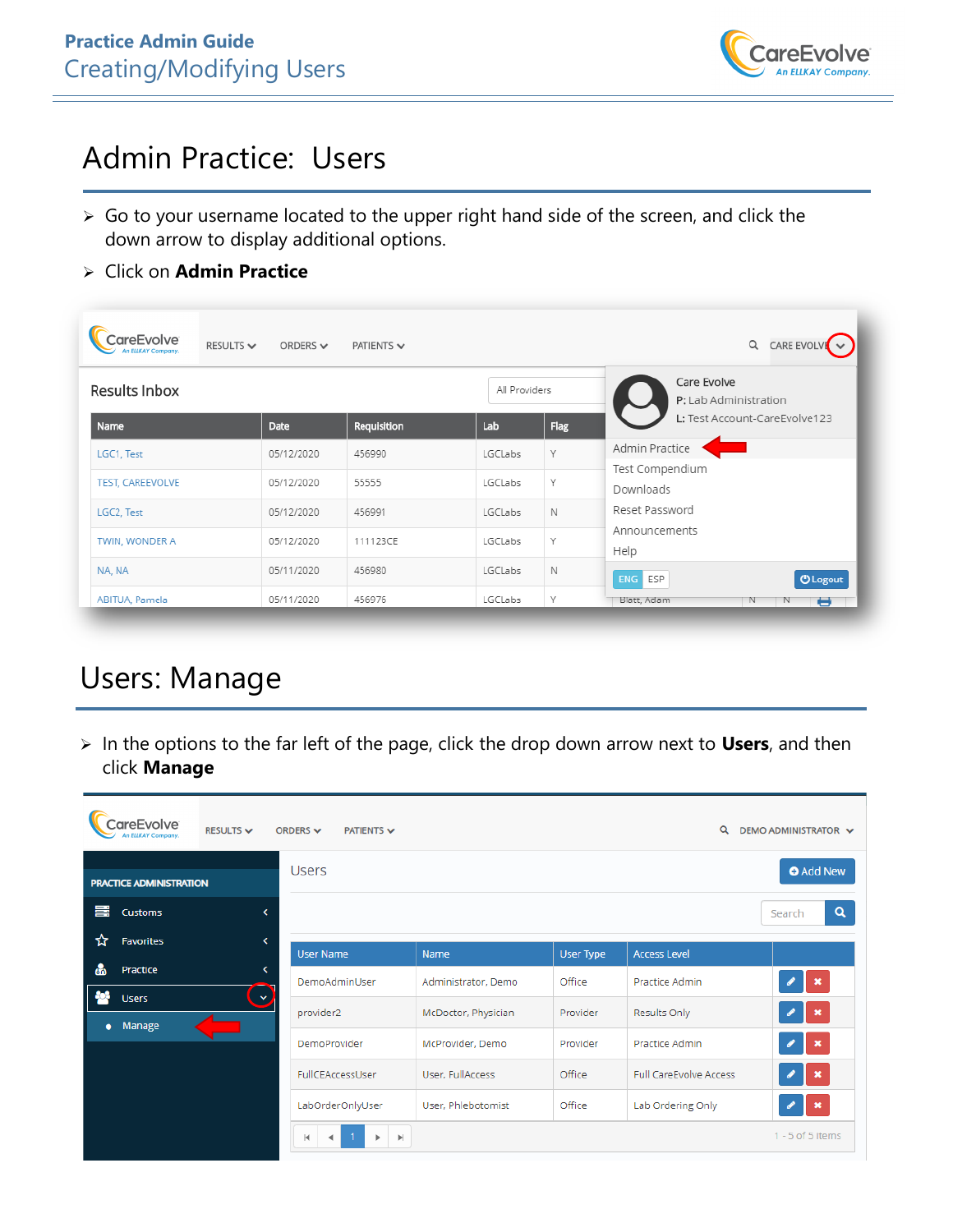➢ Client "Add New" (blue button) underneath your username located in the top right hand corner of the page.



The highlighted fields below are the only required fields to complete when setting up a user.

| <b>Add New User</b>                                                                    |                                                               |                                   | <b>くBack</b>                   |  |  |  |
|----------------------------------------------------------------------------------------|---------------------------------------------------------------|-----------------------------------|--------------------------------|--|--|--|
|                                                                                        | Practice: DEMO Practice                                       |                                   |                                |  |  |  |
| User Type:                                                                             | Office<br>۳.                                                  | Prefix:                           | (e.g., DR)                     |  |  |  |
| * Access Level:                                                                        | <b>See below</b><br>$\overline{\mathbf{v}}$                   | * First Name:                     |                                |  |  |  |
| * Username:                                                                            | 8 characters                                                  | <b>Middle Name:</b>               |                                |  |  |  |
| * Password:                                                                            | 8 characters, case sensitive;<br>must be 1 upper case letter, | * Last Name:                      |                                |  |  |  |
| * Confirm Password:                                                                    | 1 lower letter, and I numeric<br>value                        | Suffix:                           | (e.g., JR or III)              |  |  |  |
| <b>Password Hint:</b>                                                                  |                                                               | Degree:                           | (e.g., MD)                     |  |  |  |
| QuickPrint:                                                                            |                                                               | <b>Results History Threshold:</b> | Results Page Size:<br>10<br>20 |  |  |  |
| <b>Ordering Location:</b>                                                              | <b>Use Default Location</b><br>$\boldsymbol{\mathrm{v}}$      |                                   |                                |  |  |  |
| <b>Email Notifications</b>                                                             |                                                               |                                   |                                |  |  |  |
| E-mail address:<br><b>Test Email</b><br>Results: Specimen Received Result Report Ready |                                                               |                                   |                                |  |  |  |
| Submit<br>Cancel                                                                       |                                                               |                                   |                                |  |  |  |

### **Access Levels**

- **Practice Administrator:** User may place orders, view results, adjust practice favorites, add/delete users, view duplicate patient reports, and view interface logs.
- **Full CareEvolve**: User may place orders and view results.
- **Lab Ordering Only**: User may only place orders.
- **Results Only**: User may only view results.
- **Patient ID Only**: User may place orders only and may only search for the patient using a patient ID.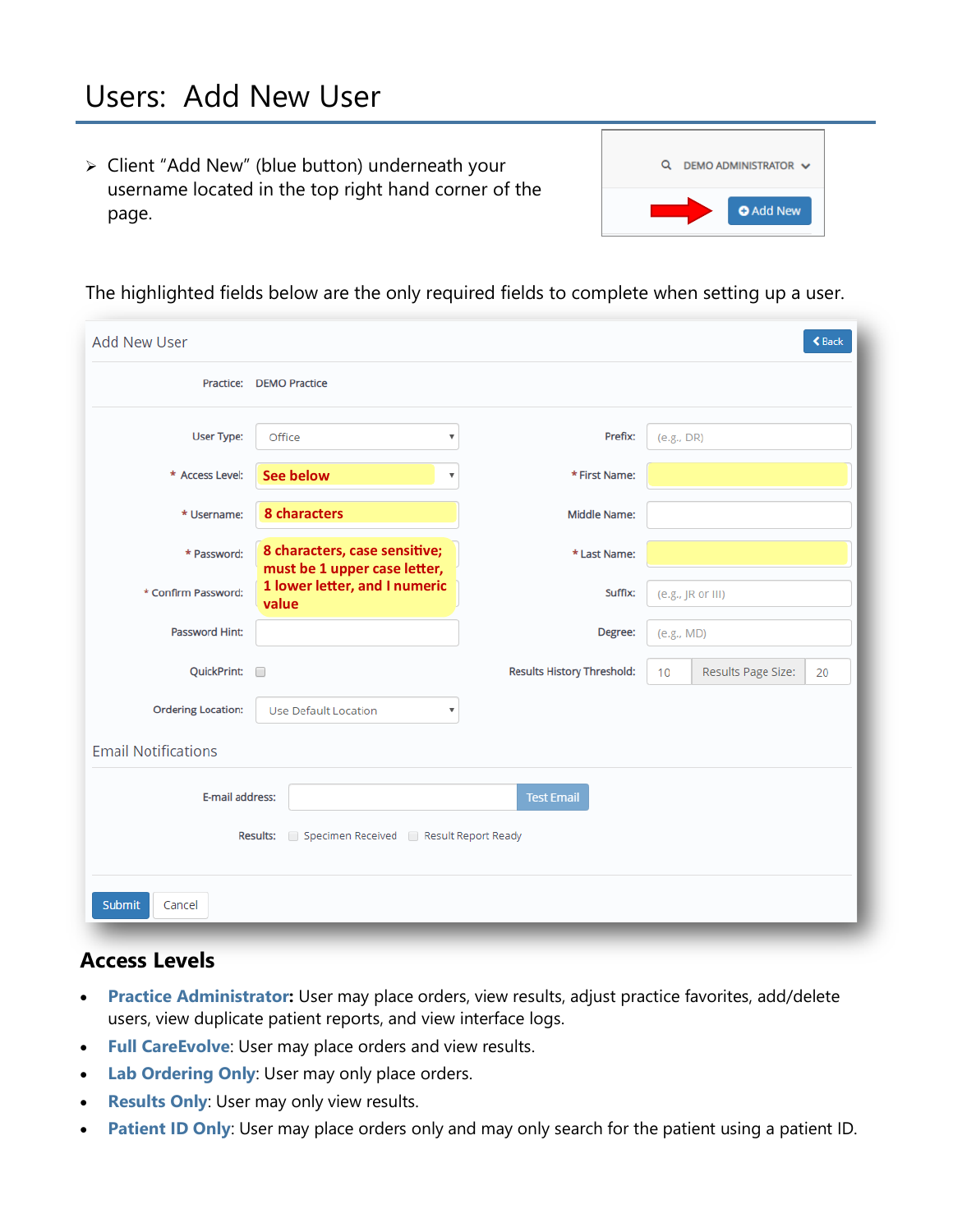➢ Locate the username and click the BLUE edit button (blue) to the right of that user. *NOTE: You will NOT be able to edit any users with the User Type of Provider* Search

| <b>User Name</b>    | <b>Name</b>         | <b>User Type</b> | <b>Access Level</b>           |             |
|---------------------|---------------------|------------------|-------------------------------|-------------|
| DemoAdminUser       | Administrator, Demo | Office           | Practice Admin                | $\mathbf x$ |
| provider2           | McDoctor, Physician | Provider         | Results Only                  | $\mathbf x$ |
| <b>DemoProvider</b> | McProvider, Demo    | Provider         | Practice Admin                | $\mathbf x$ |
| FullCEAccessUser    | User, FullAccess    | Office           | <b>Full CareEvolve Access</b> | $\mathbf x$ |
| LabOrderOnlyUser    | User, Phlebotomist  | Office           | Lab Ordering Only             | ×           |

- ➢ Select check box **Reset Password**
- ➢ Enter Password in both fields provided
- ➢ Click **Submit**

*NOTE: Users will be asked to change their password after it is reset. They may enter a password hint at that time.*

|                   | User: DemoAdminUser (Administrator, Demo) |
|-------------------|-------------------------------------------|
| User Type:        | Office                                    |
| * Access Level:   | Practice Administrator                    |
| * Password:       | Reset Password                            |
| Confirm Password: |                                           |
|                   |                                           |

 $\alpha$ 

Q

## Users: Delete User

➢ Locate the username and click the RED delete button to the right of that user.  *NOTE: Practice Admin's will be able to users with User Type of Provider* Search

| User Name     | <b>Name</b>         | User Type | <b>Access Level</b> |          |
|---------------|---------------------|-----------|---------------------|----------|
| DemoAdminUser | Administrator, Demo | Office    | Practice Admin      | <b>X</b> |
| provider2     | McDoctor, Physician | Provider  | Results Only        | - 33     |

➢ You will get a pop up box asking to confirm prior to deleting the user.

| Do you want to delete? |        |    |
|------------------------|--------|----|
|                        | Cancel | OK |